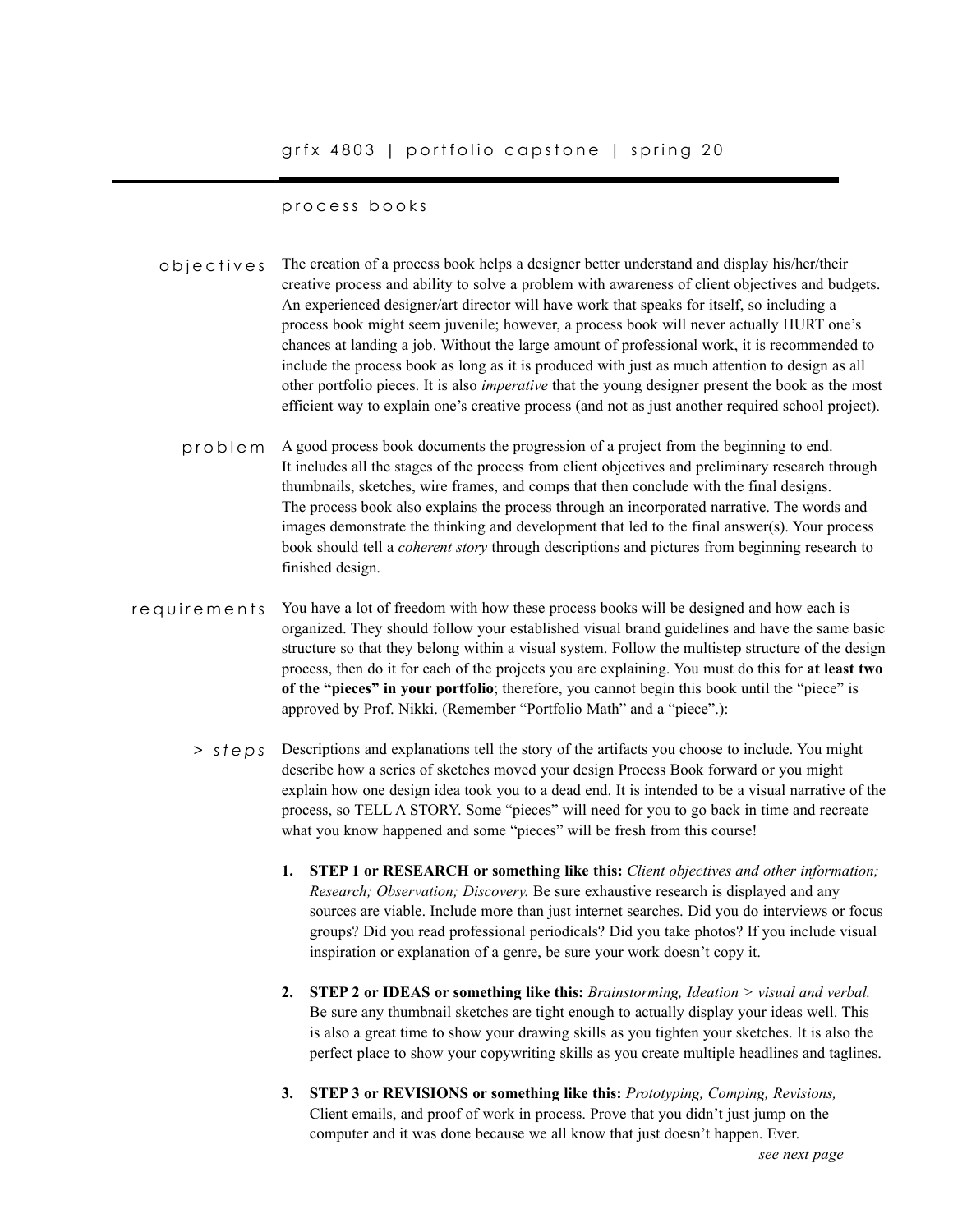**4. STEP 4 or FINAL or something like this:** *Implementation > show it finished. > steps* (cont.)

Maybe show finished flat art and then a mock-up in use. Make it real. Include any proof of its success, including client comments or financial reports if possible (THESE MUST BE REAL - don't fake them). Show that you answered the initial objectives.

- **• Your book must have a cover**, somehow indicating your full name and the contents of the book. *> specs*
	- The books **must be professionally printed**, as explained in the syllabus. Use one of the given sources or propose another option to me that resembles or exceeds this quality.

• 2 professionally printed and bound Process Books

- Prestophoto.com 7 x 9 inch Saddle-Stitch Soft Cover on Silk
- = 30 pages for  $$11.99 + 2$ -week Shipping x 2
	- Blurb.com 7 x 7 inch Glossy Softcover, Perfect Bind
	- = 40 pages for  $$18.99 + 2$ -week Shipping x
	- $\sim$  or similar. There are many options, but a cheap laser print is not one. Be aware of shipping at all locations researched, as most will be too expensive on a rush charge of less than 2 weeks. Stay away from international printers because usually 3-4 weeks is necessary for the amount stated as the price. You will not have work ready to print this early.
- You may either do two separate but visually related in a series process books or do one process book that has two sections. The above estimates take into account the latter, as it will be cheaper.
- **• See size requirements of your printer before you begin to design.**
- > samples See link to shared folder of past students' Process Books on our FB page or copy this: [https://drive.google.com/drive/folders/193hLTvVfoFozl-gFjA8Zgyfq6qn2FX\\_B?usp=sharing.](https://drive.google.com/drive/folders/193hLTvVfoFozl-gFjA8Zgyfq6qn2FX_B?usp=sharing)

Also see these links. Be aware that some of these are for art pieces and the creative process shown is different that is required for this class. Your portfolios are for graphic design and design answers an objective(s). *see next page*

- <https://www.behance.net/gallery/16491191/Graphic-Design-Thesis-Process-Book>
- <https://www.behance.net/gallery/58483911/Logo-System-for-ILGA>
- <https://www.behance.net/gallery/60974125/Mobingi-Brand-Identity-Design>
- <https://blog.prototypr.io/ui-design-more-than-just-creating-pretty-images-cc1f46a7c81b>

evaluation A good process book will have the following qualities:

- Reading the book **tells the complete story** of the design process for each project. The book explains research, decisions and results. Did insights come from research, sketching or critique? The process book clearly outlines the evolution of your design, from the project start to the final design.
- The book focuses on the design and **your design process**. You should describe how you moved the design forward, reflecting research, production, and decision making during every step of your process.
- The design of the book itself is as **thorough and thoughtful** as the projects contained within its pages.
- If these criteria seem too vague, it is because there are so many ways to achieve the qualities of a compelling documentary process. **If you want to ensure you get a good grade** on your process book, **design your book**: sketch it, plan it, **get lots of feedback** throughout the process – and only then should you make the actual book.
- Of course, all **deadlines** must be met and **good design skills** should be shown in order to receive a passing grade for this project. To receive the equivalent of an A, all work should be exceptional.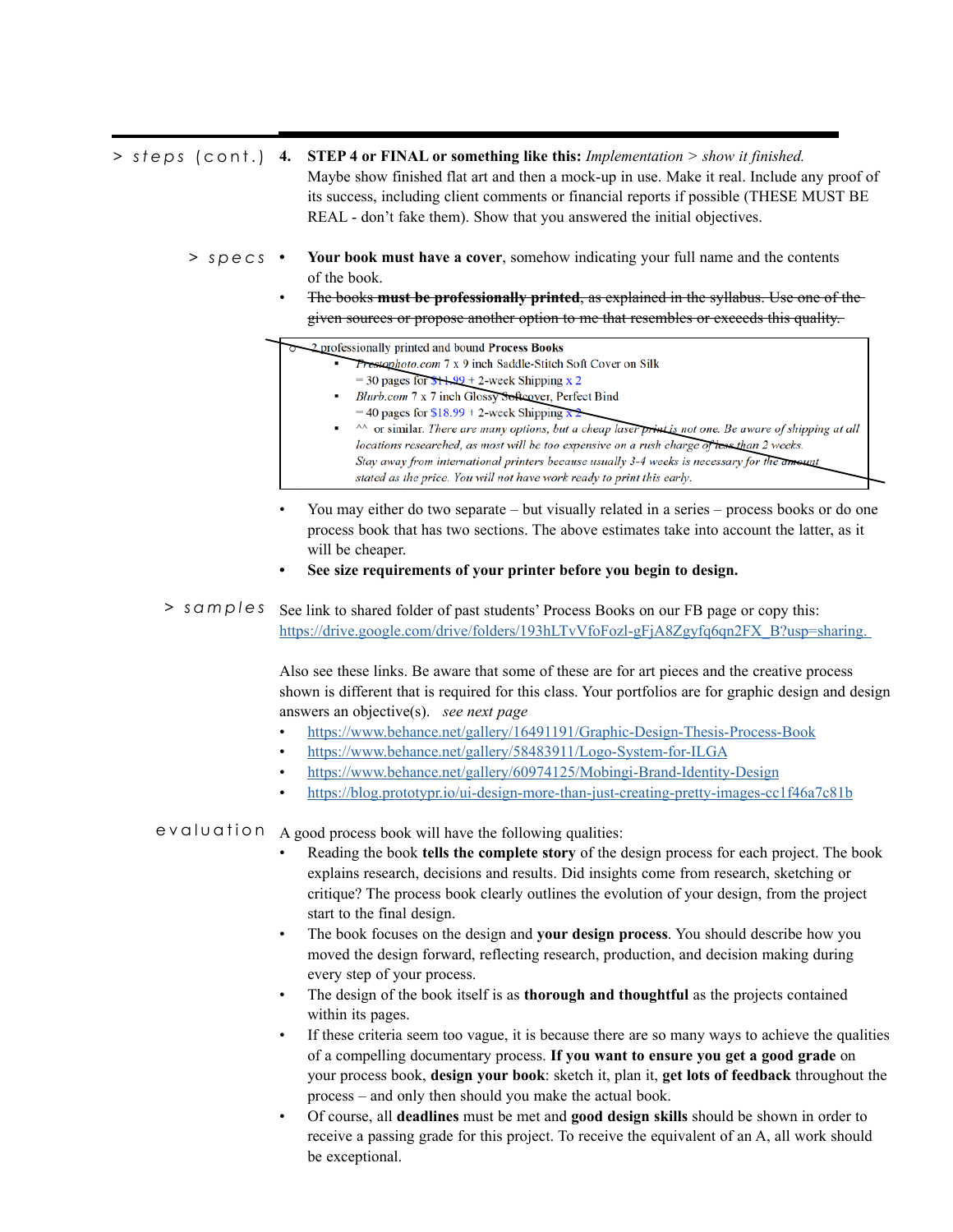| evaluation (cont.) | Any misspellings or grammatical errors in any round of work you turn in EQUALS<br>an F to average in with your course grade. That means that even if you have A work<br>in your portfolio, you might get a C or a D in this capstone Portfolio course because you<br>can't <b>do a spell check.</b> USE PRO-WRITING AID (the same thing you must use for<br>your cover letter rounds.)                                                                |
|--------------------|-------------------------------------------------------------------------------------------------------------------------------------------------------------------------------------------------------------------------------------------------------------------------------------------------------------------------------------------------------------------------------------------------------------------------------------------------------|
|                    | what is $d \cup e$ Each time a file is due (Sun Mar 15 and Sun Mar 29), the following is required:<br>Packaged InDesign file named YOUR LAST NAME ProcessBook 1 (or 2).INDD<br>$\bullet$<br>as shown below. If you have any links (like to an XD file or some source of information),<br>you must create an Interactive PDF and File: Export separately. Then place this<br>Interactive PDF to the packaged folder, overwriting the other Print PDF.) |
|                    | Copy Fonts (Except activated from Adobe Fonts and non-Adobe CJK fonts)<br>Copy Linked Graphics<br>Update Graphic Links In Package<br>Use Document Hyphenation Exceptions Only<br>Include Fonts and Links From Hidden and Non-Printing Content                                                                                                                                                                                                         |
|                    | Include IDML<br>[High Quality Print]<br>$\blacksquare$ Include PDF(Print)<br>Select PDF Preset:                                                                                                                                                                                                                                                                                                                                                       |

- Include these process books **on your website** in the way that works best for you. You may either have a separate PDF file of a process book, though it should show in some way on the page also. Maybe you can have it in a different section entitled "My Process" or something like that. You may also take the process book and show it with the actual piece(s) it explains.
	- >> Instead of a PDF, you may use [Adobe Spark](https://spark.adobe.com/about) **Page** to create a process book that is displayed via an easy (impressive!) link.
- The two professionally printed process books must be shown with your other tangible pieces in your black box, which will be part of both the Regional Portfolio Review and the Graphic Design Senior Show. See deadlines below.

# schedule Fri Feb 14: Begin Process Books.

**Week of Feb 17:** Come to class with a suggestion of which approved (or almost approved) piece should have its process explained first. *This is required, so don't show up without information.*

### **Sun Mar 15:**

- **• Process Book 1 DUE as explained above.** Check all spelling and links. This is considered final art, so do not take it for granted.
- Place packaged file in your shared folder \*PROCESS BOOKS : \*PB1\_noon\_MAR 15
- *• Professor will grade PDF like assessments, placing a \_REPLY PDF in same folder within two weeks. Though there should be nothing to revise, student should make any corrections to attempt to recover their grade by the time it's printed.*